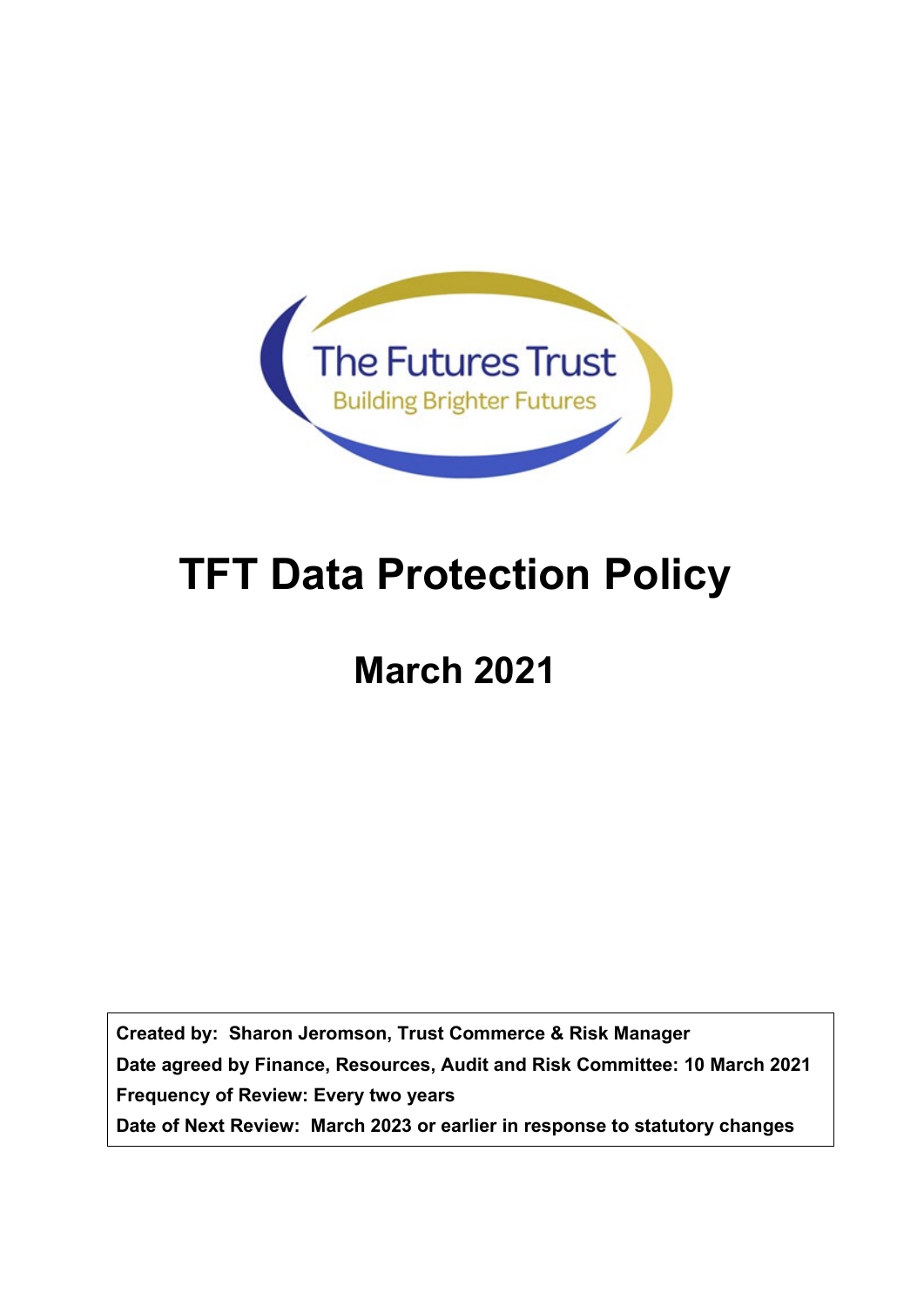## **Data Protection Policy**

## **Contents**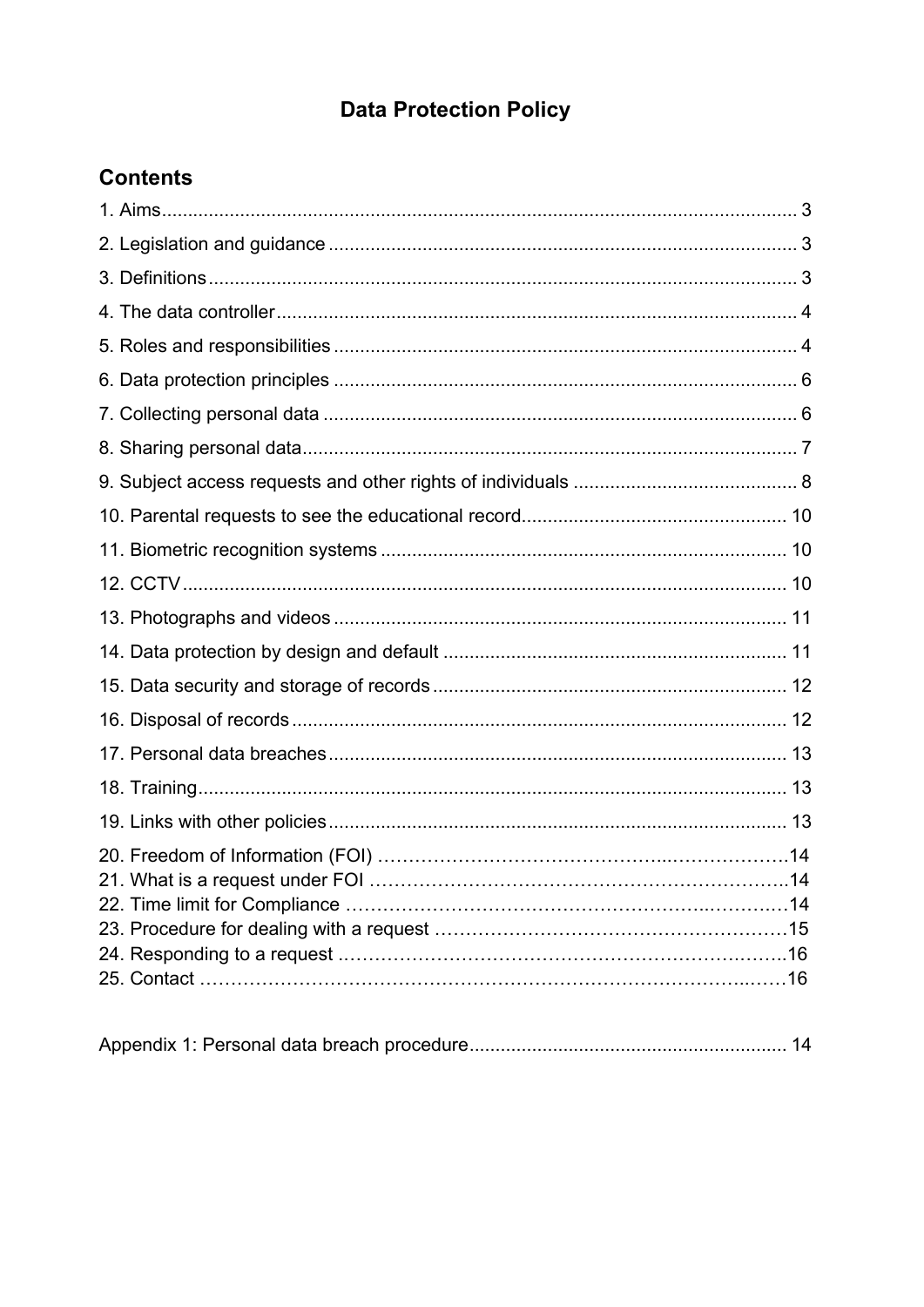## **1. Aims**

The Futures Trust ('the Trust' includes all schools within the Trust) aims to ensure that all personal data collected about staff, pupils, parents, trustees, governors, visitors and other individuals is collected, stored and processed in accordance with the General Data Protection Regulation (GDPR) and the Data Protection Act 2018 (DPA 2018). This policy applies to all personal data, regardless of whether it is in paper or electronic format.

## **2. Legislation and guidance**

This policy meets the requirements of the GDPR and the provisions of the DPA 2018. It is based on guidance published by the Information Commissioner's Office (ICO) on the GDPR and the ICO's code of practice for subject access requests.

It also reflects the ICO's code of practice for the use of surveillance cameras and personal information.

In addition, this policy complies with regulation 5 of the Education (Pupil Information) (England) Regulations 2005, which gives parents the right of access to their child's educational record. This policy complies with the trust's Master Funding Agreement and Articles of Association.

| Term                                | <b>Definition</b>                                                                                                                                                                                                                                                                                                                                                                                                                                                |
|-------------------------------------|------------------------------------------------------------------------------------------------------------------------------------------------------------------------------------------------------------------------------------------------------------------------------------------------------------------------------------------------------------------------------------------------------------------------------------------------------------------|
| Personal data                       | Any information relating to an identified, or<br>identifiable, individual.<br>This may include the individual's:<br>Name (including initials)<br>Identification number<br>Location data<br>$\bullet$<br>Online identifier, such as a<br>username<br>It may also include factors specific to the<br>individual's physical, physiological, genetic,<br>mental, economic, cultural or social identity.                                                              |
| Special categories of personal data | Personal data which is more sensitive and<br>so needs more protection, including<br>information about an individual's:<br>Racial or ethnic origin<br>Political opinions<br>$\bullet$<br>Religious or philosophical beliefs<br>Trade union membership<br>$\bullet$<br>Genetics<br>$\bullet$<br>Biometrics (such as fingerprints,<br>$\bullet$<br>retina and iris patterns), where used<br>for identification purposes<br>Health – physical or mental<br>$\bullet$ |

## **3. Definitions**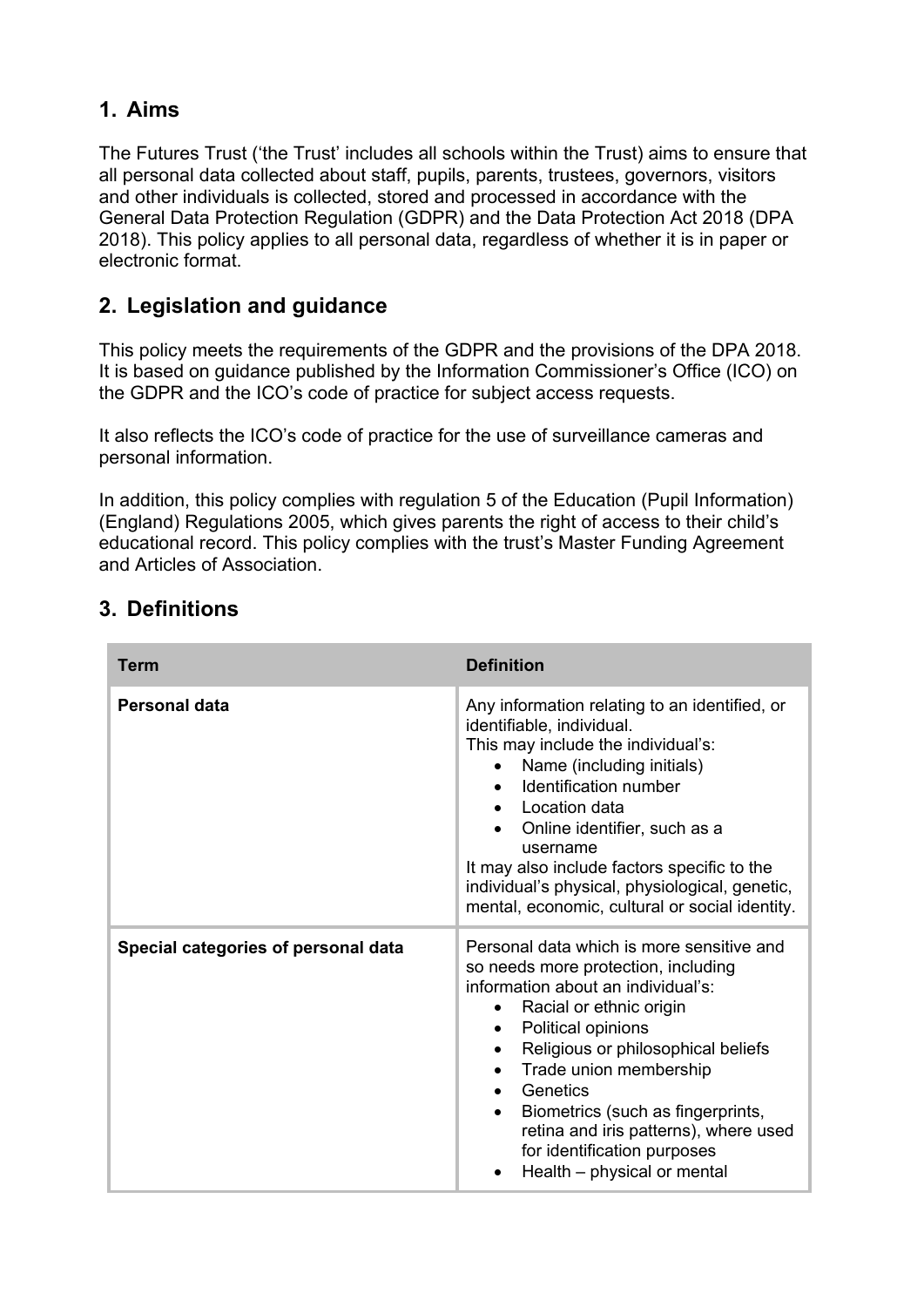|                      | Sex life or sexual orientation                                                                                                                                                                                                   |
|----------------------|----------------------------------------------------------------------------------------------------------------------------------------------------------------------------------------------------------------------------------|
| <b>Processing</b>    | Anything done to personal data, such as<br>collecting, recording, organising, structuring,<br>storing, adapting, altering, retrieving, using,<br>disseminating, erasing or destroying.<br>Processing can be automated or manual. |
| Data subject         | The identified or identifiable individual<br>whose personal data is held or processed.                                                                                                                                           |
| Data controller      | A person or organisation that determines<br>the purposes and the means of processing<br>of personal data.                                                                                                                        |
| Data processor       | A person or other body, other than an<br>employee of the data controller, who<br>processes personal data on behalf of the<br>data controller.                                                                                    |
| Personal data breach | A breach of security leading to the<br>accidental or unlawful destruction, loss,<br>alteration, unauthorised disclosure of, or<br>access to personal data.                                                                       |

#### **4. The data controller**

The Trust processes personal data relating to parents, pupils, staff, governors, volunteers, visitors and others, and therefore is a data controller. The Trust is registered as a data controller with the ICO and will renew this registration annually

### **5. Roles and responsibilities**

This policy applies to **all staff** employed by the Trust, and to external organisations, volunteers and other individuals working on our behalf. Staff who do not comply with this policy may face disciplinary action.

#### **5.1 Board of Trustees**

The Board of Trustees has overall responsibility for ensuring that the Trust complies with all relevant data protection obligations.

#### **5.2 Data Protection Officer**

The Data Protection Officer (DPO) is responsible for providing advice and guidance to the Trust and all schools within the Trust in order to assist the Trust to implement this policy, monitor compliance with data protection law, and develop related policies and guidelines where applicable.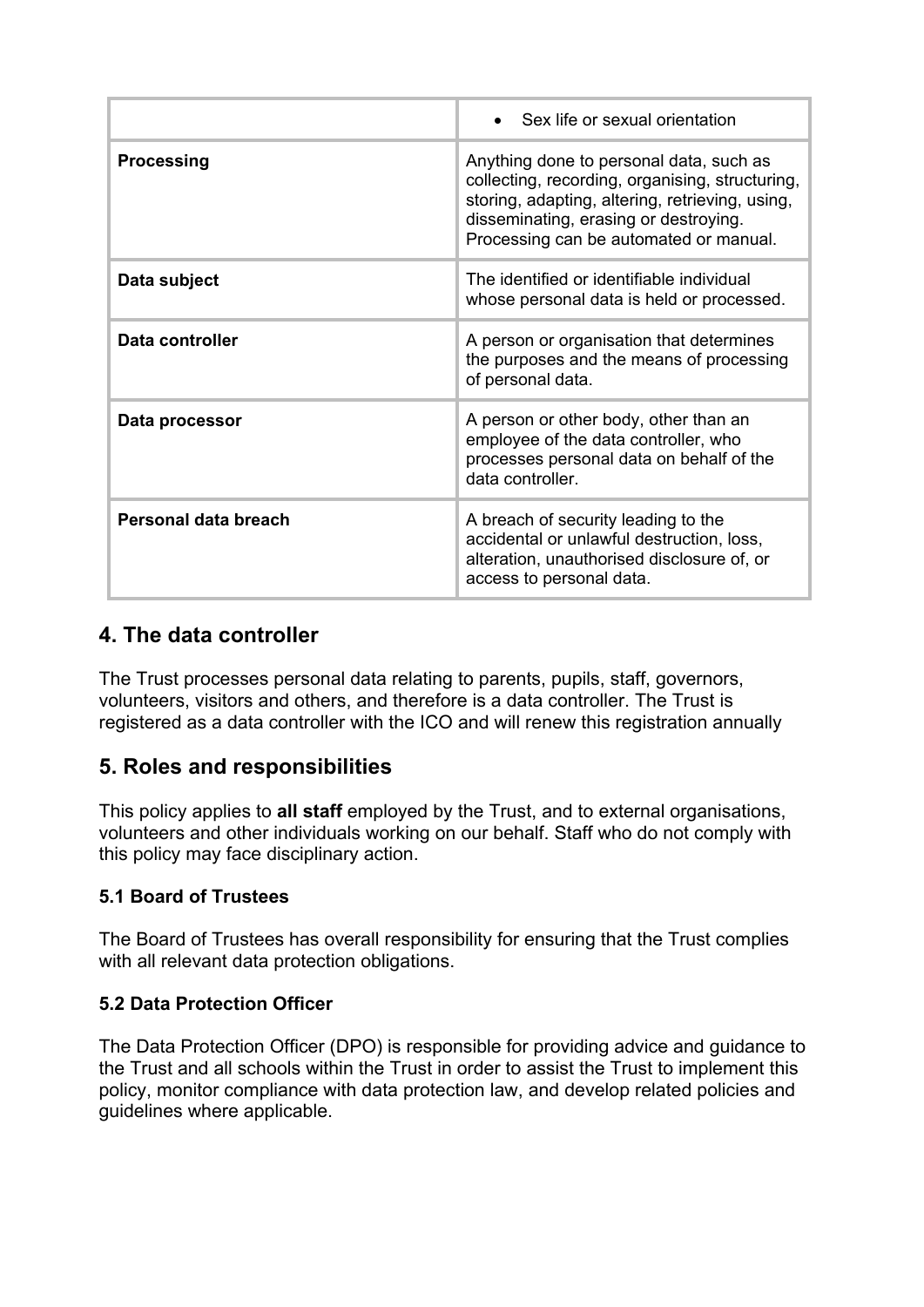The DPO will carry out an annual audit of all the schools in the Trusts data processing activities and report to the Trust their advice and recommendations on school data protection issues.

The DPO is also the first point of contact for individuals whose data the school processes, and for ICO.

Our DPO is the School DPO Service and is contactable via [schooldpo@warwickshire.gov.uk](mailto:schooldpo@warwickshire.gov.uk) or alternatively;

School Data Protection Officer Warwickshire Legal Services Warwickshire County Council Shire Hall **Market Square Warwick** CV34 4RL

#### **5.3 Headteacher**

The Headteacher acts as the representative of the data controller on a day-to-day basis.

#### **5.4 Data Champion**

The Data Champion within your school is responsible for data protection. The Trust has nominated the following individuals as designated persons to be contacted internally in relation to all matters relating to data protection issues, and to make referrals, where necessary, to the Data Protection Officer:

Data Champion name for the school Amanda McDonnell who is contactable via [mcdonnell@pks.coventry.sch.uk](mailto:mcdonnell@pks.coventry.sch.uk?subject=Data%20Protection) and Sharon Jeromson, The Trust Risk and Commerce Manager who is contactable via [sharon.jeromson@thefuturestrust.org.uk](mailto:sharon.jeromson@thefuturestrust.org.uk)

#### **5.5 All staff**

All members of staff are responsible for:

- i. Collecting, storing and processing any personal data in accordance with this policy
- ii. Informing the school of any changes to their personal data, such as a change of address
- iii. Contacting the designated Data Protection Champions in the following circumstances:
	- $\circ$  With any questions about the operation of this policy, data protection law, retaining personal data or keeping personal data secure
	- $\circ$  If they have any concerns that this policy is not being followed
	- $\circ$  If they are unsure whether or not they have a lawful basis to use personal data in a particular way
	- $\circ$  If they need to rely on or capture consent, draft a privacy notice, deal with data protection rights invoked by an individual, or transfer personal data outside the European Economic Area
	- $\circ$  If there has been a data breach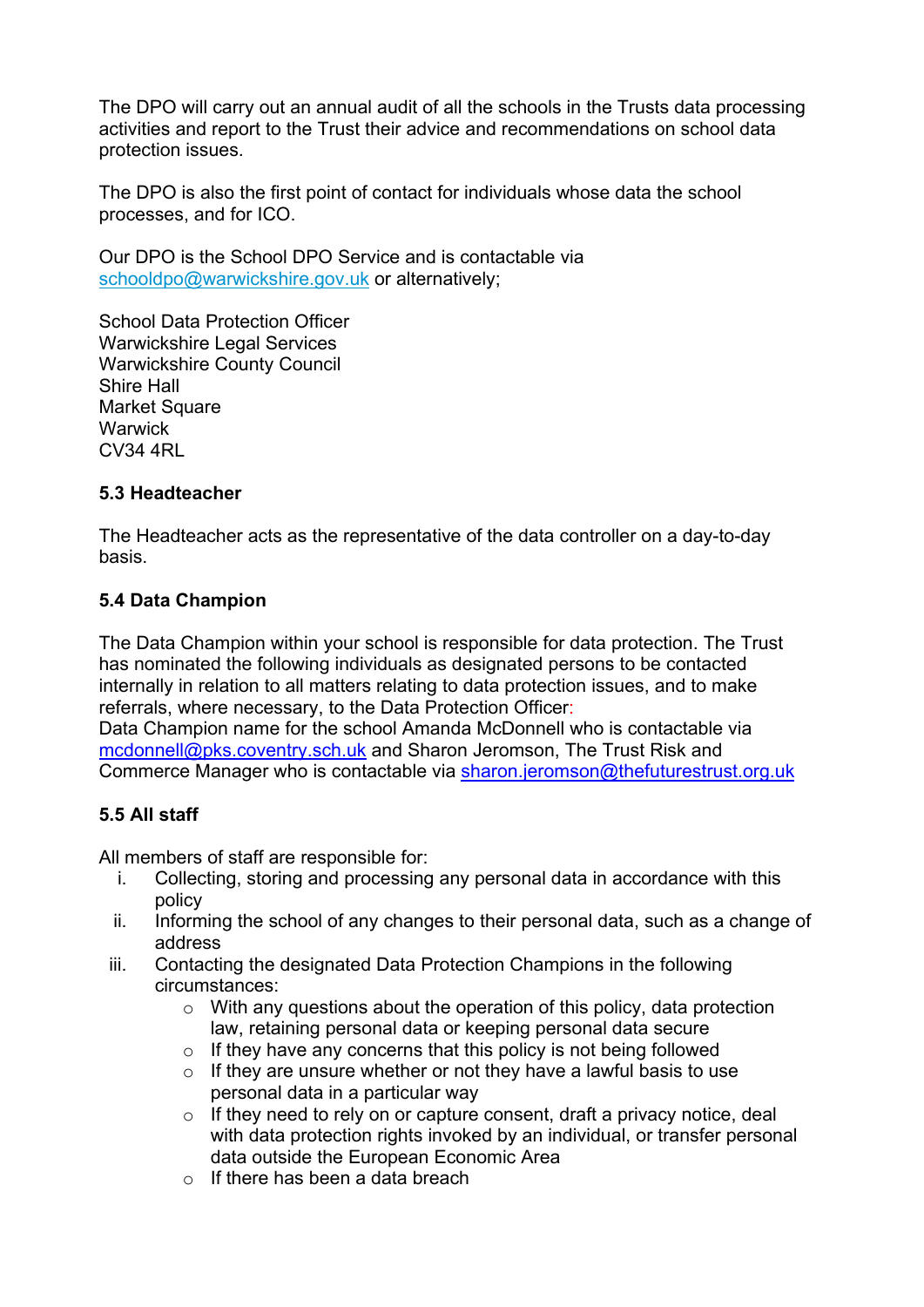- $\circ$  Whenever they are engaging in a new activity that may affect the privacy rights of individuals
- $\circ$  If they need help with any contracts or sharing personal data with third parties

#### **6. Data Protection Principles**

The GDPR is based on data protection principles that our Trust must comply with.

The Trust has adopted the principles to underpin its Data Protection Policy. The principles require that all personal data shall be:

- i. Processed lawfully, fairly and in a transparent manner ('lawfulness, fairness and transparency');
- ii. Used for specified, explicit and legitimate purposes ('purpose limitation');
- iii. Used in a way that is adequate, relevant and limited to what is necessary ('data minimization');
- iv. Accurate and, where necessary, kept up to date; every reasonable step must be taken to ensure that personal data that are inaccurate, are erased or rectified without delay ('accuracy');
- v. Kept no longer than is necessary ('storage limitation');
- vi. Processed in a manner that ensures it is safe and secure, ensuring that measures against unauthorized or unlawful processing and against accidental loss, destruction or damage are in place ('integrity and confidentiality').

This policy sets out how the Trust aims to comply with these principles.

## **7. Collecting personal data**

#### **7.1 Lawfulness, fairness and transparency**

The Trust and all schools in the Trust shall only process personal data where it has one of five 'lawful bases' (legal reasons) available to the Trust to do so under data protection law:

- i. The data needs to be processed so that the school can **fulfil a contract** with the individual, or the individual has asked the school to take specific steps before entering into a contract
- ii. The data needs to be processed so that the school can **comply with a legal obligation**
- iii. The data needs to be processed to ensure the **vital interests** of the individual e.g. to protect someone's life
- iv. The data needs to be processed so that the school, as a public authority, can perform a task **in the public interest,** and carry out its official functions
- v. The individual (or their parent/carer when appropriate in the case of a pupil) has freely given clear **consent**

For special categories of personal data, we will also meet one of the special category conditions for processing which are set out in the GDPR and Data Protection Act 2018.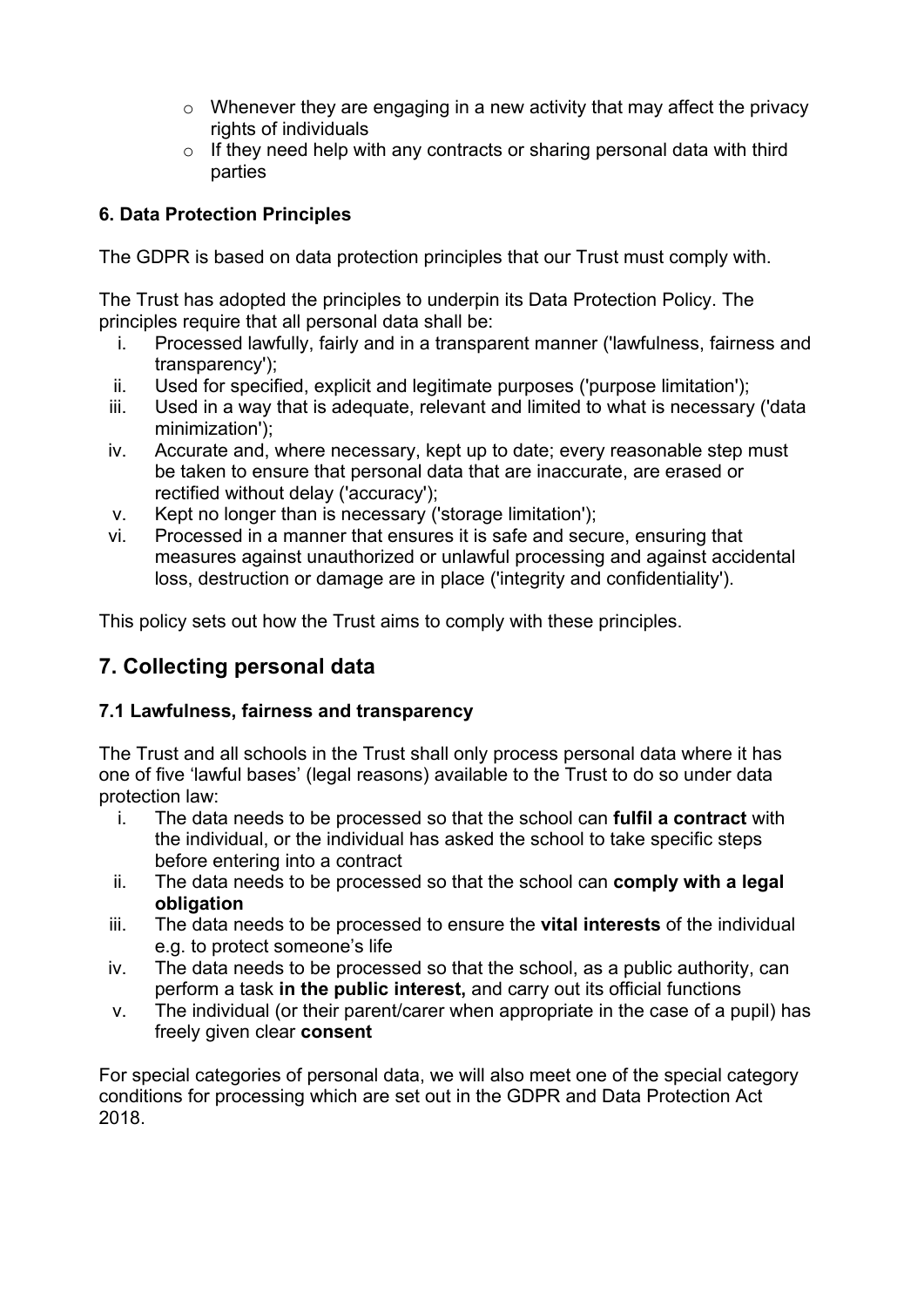If we offer online services to pupils, such as classroom apps, and we intend to rely on consent as a basis for processing, we will get parental consent (except for online counselling and preventive services).

Whenever we first collect personal data directly from individuals, we will provide them with the relevant information required by data protection law.

#### **7.2 Limitation, minimisation and accuracy**

The Trust will only collect personal data for specified, explicit and legitimate reasons. We will explain these reasons to the individuals when we first collect their data.

If we want to use personal data for reasons other than those given when we first obtained it, we will inform the individuals concerned before we do so, and seek consent where necessary.

Staff must only process personal data where it is necessary in order to do their jobs.

When staff no longer need the personal data they hold, they must ensure it is deleted or anonymized. This will be done in accordance with guidance set out in the Information and Records Management Society's toolkit for schools <https://irms.org.uk/page/SchoolsToolkit>

### **8. Sharing personal data**

The Trust will not normally share personal data with anyone else except as set out in the School's Privacy Notice. GDPR and the DPA 2018 also allow information to be shared where:

- i. There is an issue with a pupil or parent/carer that puts the safety of our staff at risk.
- ii. The Trust need to liaise with other agencies the Trust will seek consent as necessary before doing this.
- iii. Our suppliers or contractors need data to enable us to provide services to our staff and pupils – for example, IT companies. When doing this, we will:
	- $\circ$  Only appoint suppliers or contractors which can provide sufficient guarantees that they comply with data protection law
	- o Establish a data sharing agreement with the supplier or contractor, either in the contract or as a standalone agreement, to ensure the fair and lawful processing of any personal data we share
	- $\circ$  Only share data that the supplier or contractor needs to carry out their service, and information necessary to keep them safe while working with us

The Trust will also share personal data with law enforcement and government bodies where we are legally required to do so, including for:

- i. The prevention or detection of crime and/or fraud.
- ii. The apprehension or prosecution of offenders.
- iii. The assessment or collection of tax owed to HMRC.
- iv. In connection with legal proceedings.
- v. Where the disclosure is required to satisfy our safeguarding obligations.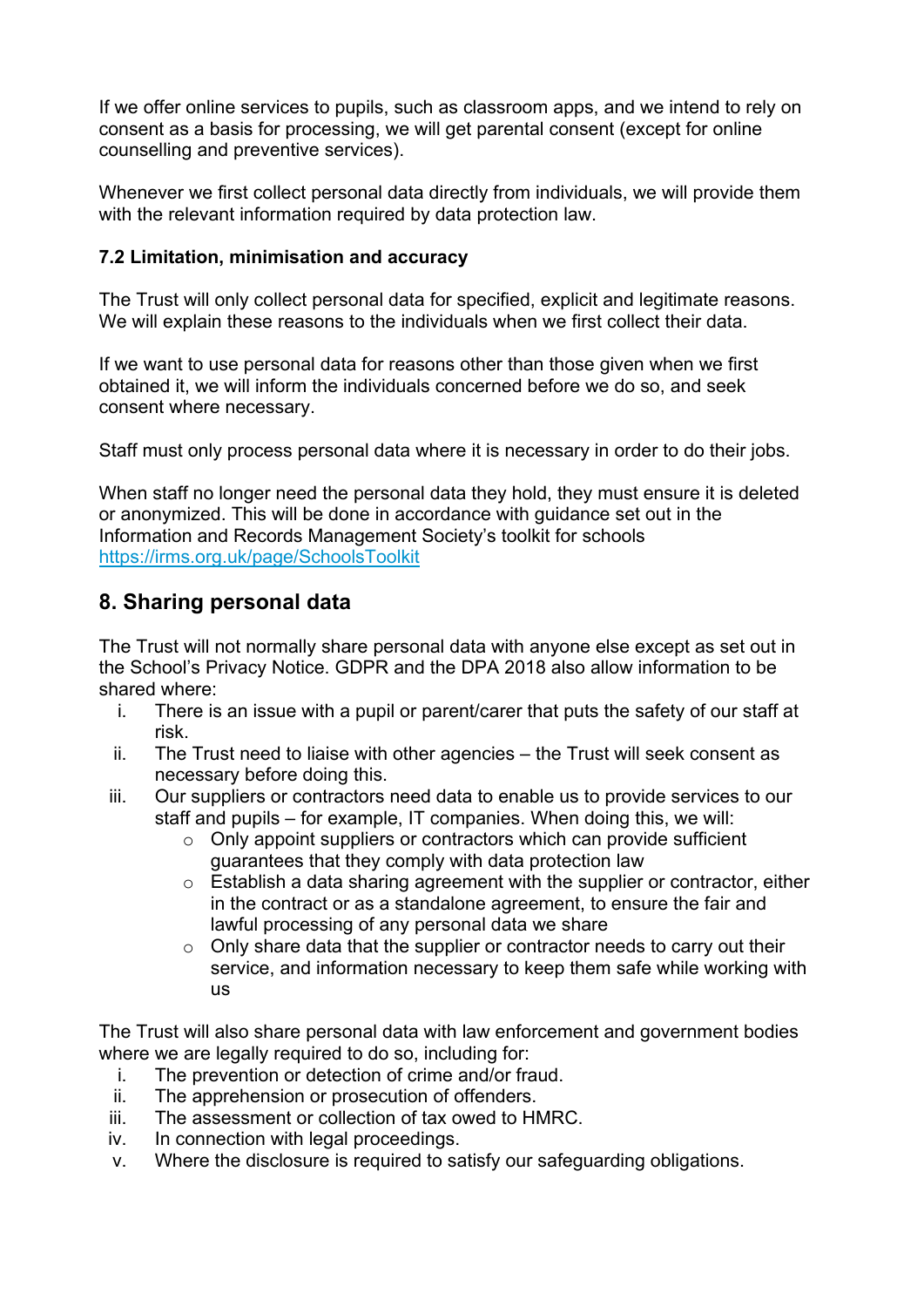vi. Research and statistical purposes, as long as personal data is sufficiently anonymised or consent has been provided.

We may also share personal data with emergency services and local authorities to help them to respond to an emergency situation that affects any of our pupils or staff. Where we transfer personal data to a country or territory outside the European Economic Area, we will do so in accordance with data protection law.

## **9. Subject access requests and other rights of individuals**

#### **9.1 Subject access requests**

Individuals have a right to make a 'subject access request' to gain access to personal information that the school holds about them. This includes:

- i. Confirmation that their personal data is being processed.
- ii. Access to a copy of the data.
- iii. The purposes of the data processing.
- iv. The categories of personal data concerned.
- v. Who the data has been, or will be, shared with.
- vi. How long the data will be stored for, or if this isn't possible, the criteria used to determine this period.
- vii. The source of the data, if not the individual.
- viii. Whether any automated decision-making is being applied to their data, and what the significance and consequences of this might be for the individual.

Subject access requests may be submitting in writing or verbally and can be sent either to the Data Protection Officer, a member of staff or a Governor / Trustee. To enable the request to be accurately responded to, the applicant should be encouraged to make the request in writing and to set out:

- i. Name of individual.
- ii. Name of School.
- iii. Correspondence address.
- iv. Contact number and email address.
- v. Details of the information requested.

The DPO will send the subject access request to the Data Protection Champion in the relevant school. If staff receive a subject access request they must immediately forward it to the Data Champion, who will ensure that the DPO is informed.

Information to be released will be collated by the school in the Trust and then sent to the DPO for checking and sending out to the applicant.

#### **9.2 Children and subject access requests**

Personal data about a child belongs to that child, and not the child's parents or carers. For a parent or carer to make a subject access request with respect to their child, the person should have parental responsibility for the child, and the child must either be unable to understand their rights and the implications of a subject access request, or have given their consent.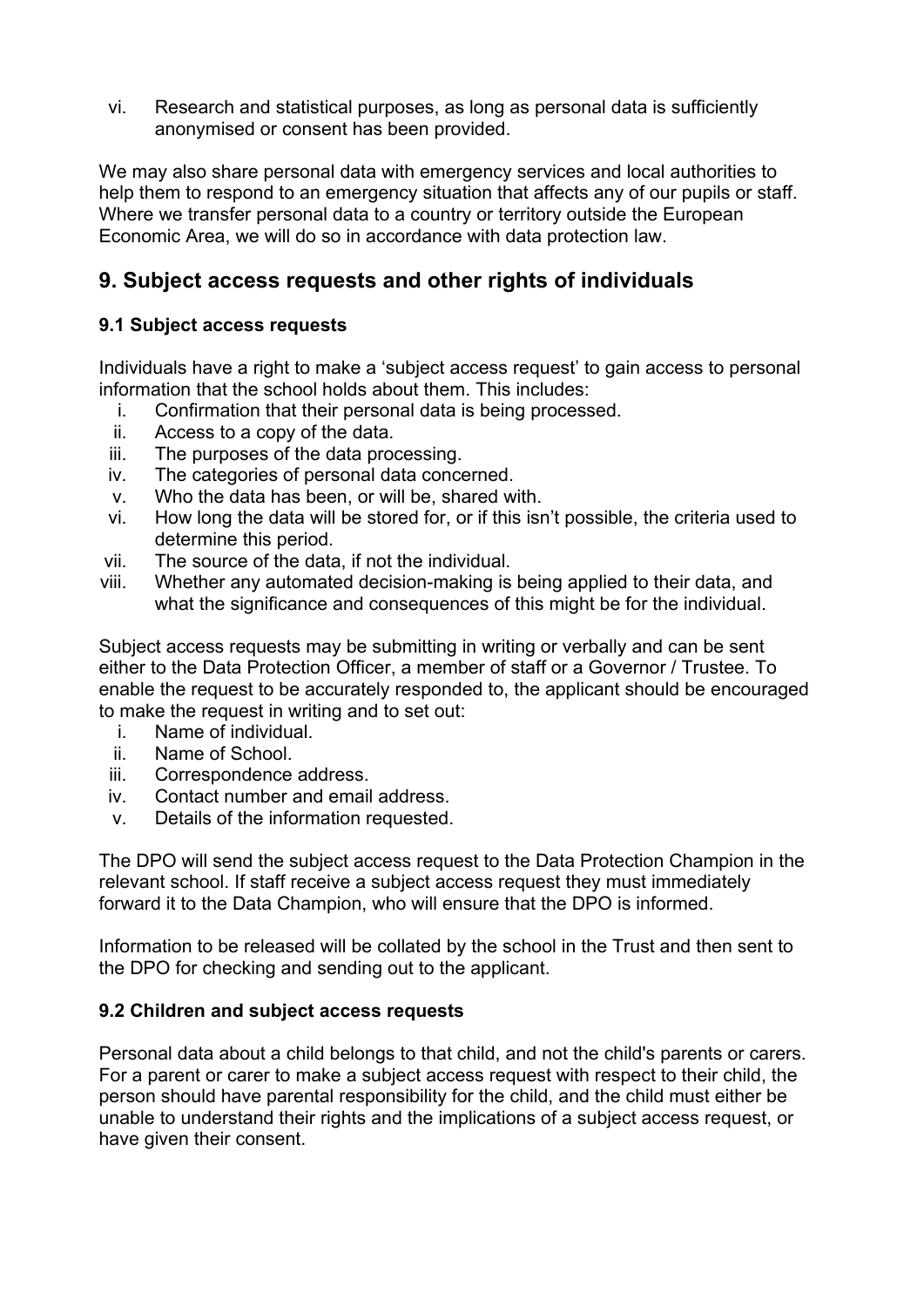Children below the age of 13 are generally not regarded to be mature enough to understand their rights and the implications of a subject access request. Therefore, subject access requests from those with parental responsibility for pupils at our school [aged under 13] will in general be granted without requiring the express permission of the pupil.

These are not fixed rules and a pupil's ability to understand their rights will always be judged on a case-by-case basis.

#### **9.3 Responding to subject access requests**

When responding to requests, we:

- i. May ask the individual to provide two forms of identification.
- ii. May contact the individual via phone to confirm the request was made.
- iii. Will respond without delay and within one month of receipt of the request.
- iv. Will provide the information free of charge.
- v. May tell the individual we will comply within three months of receipt of the request, where a request is complex or numerous, or where it is impractical to comply within a month due to school closure. We will inform the individual of this within one month, and explain why the extension is necessary.

We will not disclose information if it:

- i. Might cause serious harm to the physical or mental health of the pupil or another individual.
- ii. Would reveal that the child is at risk of abuse, where the disclosure of that information would not be in the child's best interests.
- iii. Is contained in adoption or parental order records.
- iv. Is given to a court in proceedings concerning the child.

If the request is unfounded or excessive, we may refuse to act on it, or charge a reasonable fee which takes into account administrative costs. A request will be deemed to be unfounded or excessive if it is repetitive, or asks for further copies of the same information. When we refuse a request, we will tell the individual why, and tell them they have the right to complain to the ICO.

#### **9.4 Other data protection rights of the individual**

In addition to the right to make a subject access request (see above), and to receive information when we are collecting their data about how we use and process it (see section 7), individuals also have the right to:

- i. Withdraw their consent to processing at any time, where processing is based on the consent of the pupil or parent.
- ii. Ask us to rectify, erase or restrict processing of their personal data, or object to the processing of it (in certain circumstances).
- iii. Prevent use of their personal data for direct marketing.
- iv. Challenge processing which has been justified on the basis of public interest.
- v. Request a copy of agreements under which their personal data is transferred outside of the European Economic Area.
- vi. Object to decisions based solely on automated decision making or profiling (decisions taken with no human involvement that might negatively affect them).
- vii. Prevent processing that is likely to cause damage or distress.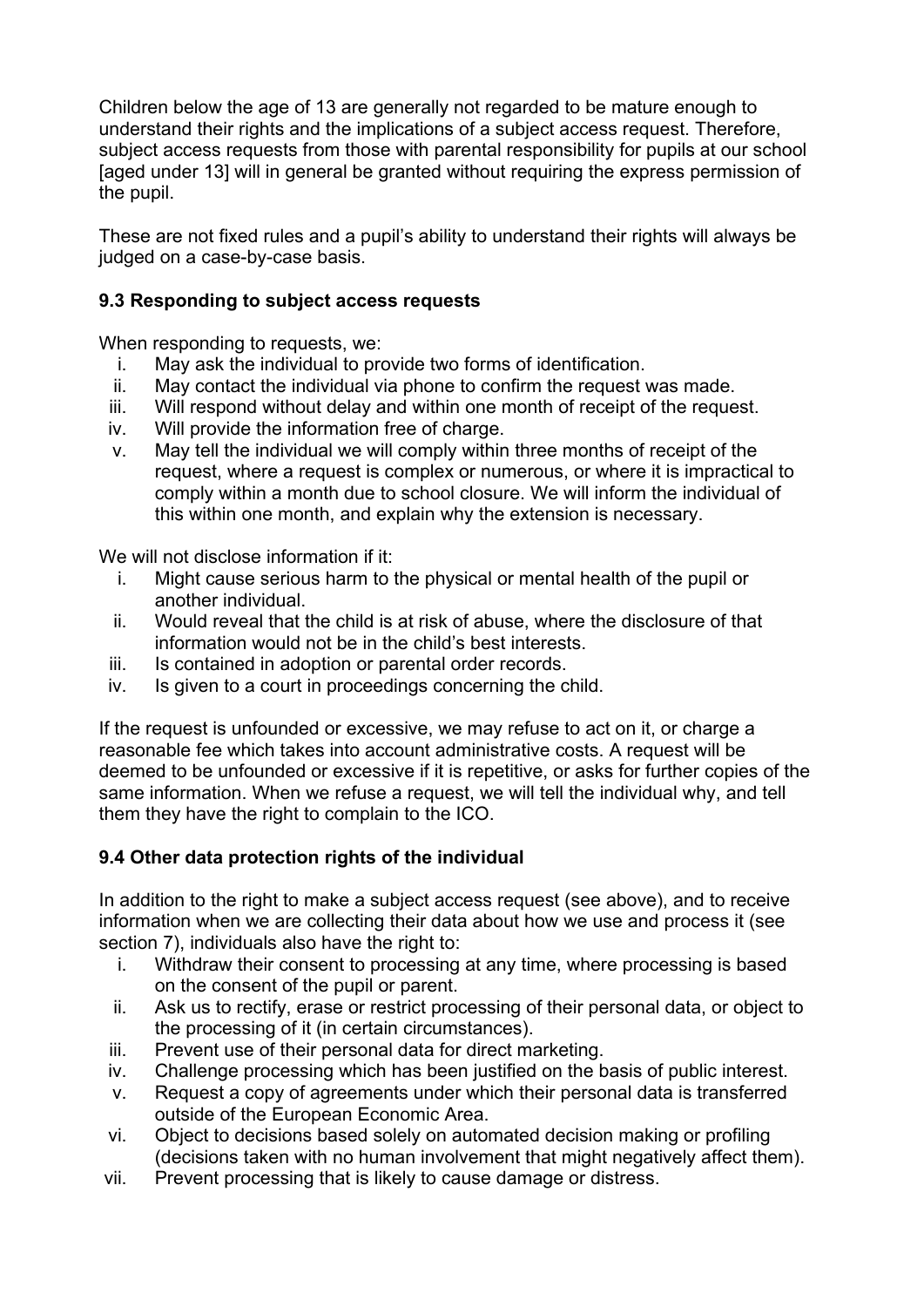- viii. Be notified of a data breach in certain circumstances.
- ix. Make a complaint to the ICO.
- x. Ask for their personal data to be transferred to a third party in a structured, commonly used and machine-readable format (in certain circumstances).

Individuals should submit any request to exercise these rights to the DPO. If staff receive such a request, they must immediately forward it to the Data Protection Champion who will send it to the DPO for information purposes.

#### **10. Parental requests to see the educational record**

Academies, including free schools, and independent schools: there is no automatic parental right of access to the educational record in your setting, and any requests from parents should be treated as subject access requests in accordance with the above.

## **11. Biometric recognition systems**

*Note that in the context of the Protection of Freedoms Act 2012, a "child" means a person under the age of 18.*

Where we use pupils' biometric data as part of an automated biometric recognition system (for example, pupils use finger prints to receive school dinners instead of paying with, we will comply with the requirements of the Protection of Freedoms Act 2012.

Parents/carers will be notified before any biometric recognition system is put in place or before their child first takes part in it. The School will get written consent from at least one parent or carer before we take any biometric data from their child and first process it.

Parents/carers and pupils have the right to choose not to use the Schools biometric system(s). We will provide alternative means of accessing the relevant services for those pupils. For example, pupils can pay for school dinners in cash at each transaction if they wish*.*

Parents/carers and pupils can object to participation in the school's biometric recognition system(s), or withdraw consent, at any time, and we will make sure that any relevant data already captured is deleted.

Where staff members or other adults use the school's biometric system(s), we will also obtain their consent before they first take part in it, and provide alternative means of accessing the relevant service if they object. Staff and other adults can also withdraw consent at any time, and the school will delete any relevant data already captured.

## **12. CCTV**

We use CCTV in various locations around the school site to ensure it remains safe a [for which use of CCTV has been registered with the ICO. We will adhere to the ICO's code of practice for the use of CCTV.

We do not need to ask individuals' permission to use CCTV, but we make it clear where individuals are being recorded. Security cameras are clearly visible and accompanied by prominent signs explaining that CCTV is in use.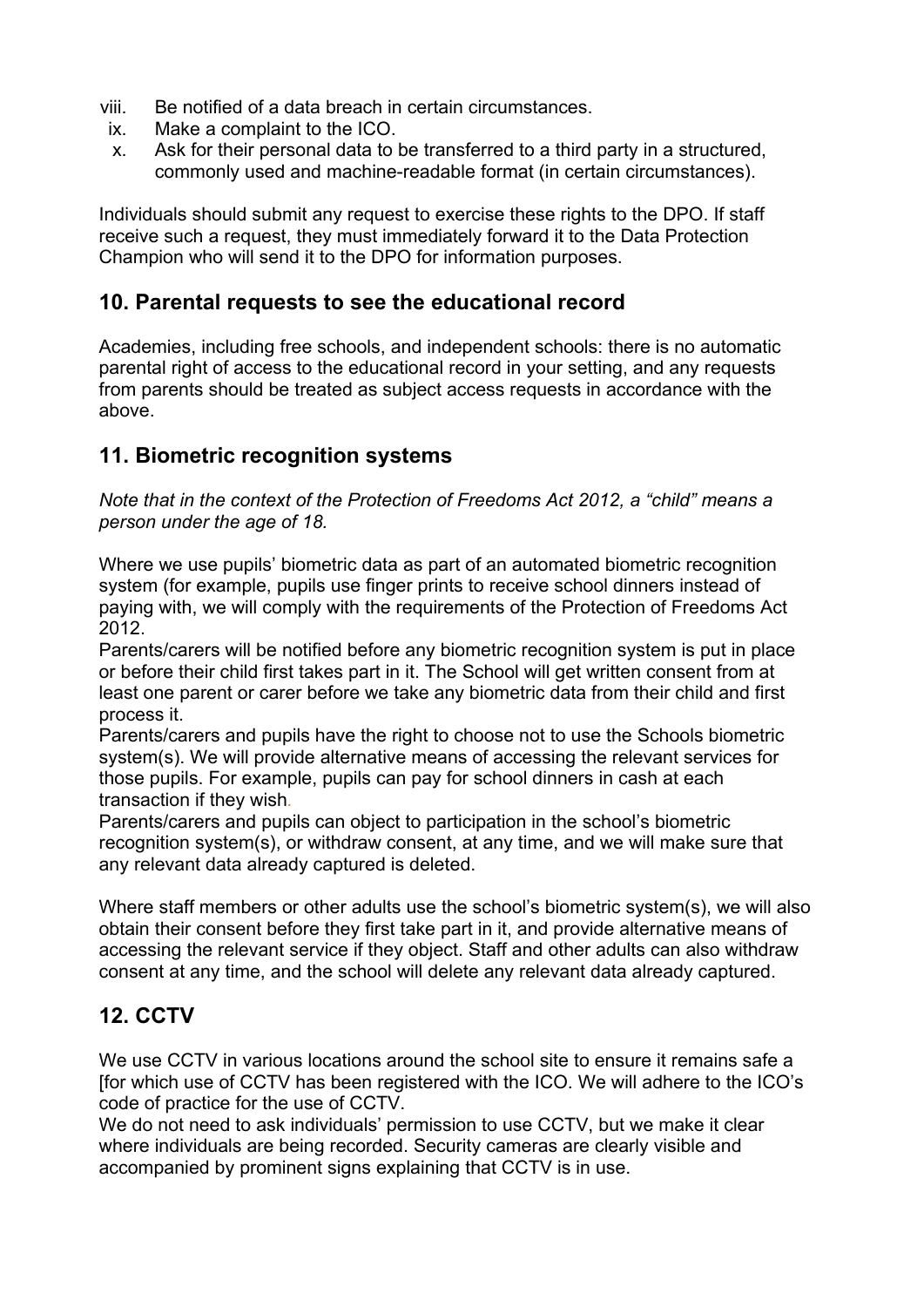Any enquiries about the CCTV system should be directed to sharonjeromson@thefuturestrust.org.uk

## **13. Photographs and videos**

As part of our school activities, the school may take photographs and record images of individuals within the School.

The Schools will obtain written consent from parents/carers for photographs and videos to be taken of their child for communication, marketing and promotional materials. We will clearly explain how the photograph and/or video will be used to both the parent/carer and pupil.

Where the School need parental consent, it shall clearly explain how the photograph and/or video will be used to both the parent/carer and pupil. Where the School don't need parental consent, it shall clearly explain to the pupil how the photograph and/or video will be used.

Uses may include:

- i. Within school on notice boards and in school magazines, brochures, newsletters, etc.
- ii. Outside of school by external agencies such as the school photographer, newspapers, campaigns
- iii. Online on our school website or social media pages

Consent can be refused or withdrawn at any time. If consent is withdrawn, we will delete the photograph or video and not distribute it further.

When using photographs and videos in this way we will not accompany them with any other personal information about the child, to ensure they cannot be identified. See our child protection and safeguarding policy for more information on our use of photographs and videos.

## **14. Data protection by design and default**

The Trust shall put measures in place to show that it has integrated data protection into all of its data processing activities, including:

- i. Appointing a suitably qualified DPO, and ensuring they have the necessary resources to fulfil their duties and maintain their expert knowledge.
- ii. Only processing personal data that is necessary for each specific purpose of processing, and always in line with the data protection principles set out in relevant data protection law (see section 6).
- iii. Completing privacy impact assessments where the school's processing of personal data presents a high risk to rights and freedoms of individuals, and when introducing new technologies (the DPO will advise on this process).
- iv. Integrating data protection into internal documents including this policy, any related policies and privacy notices.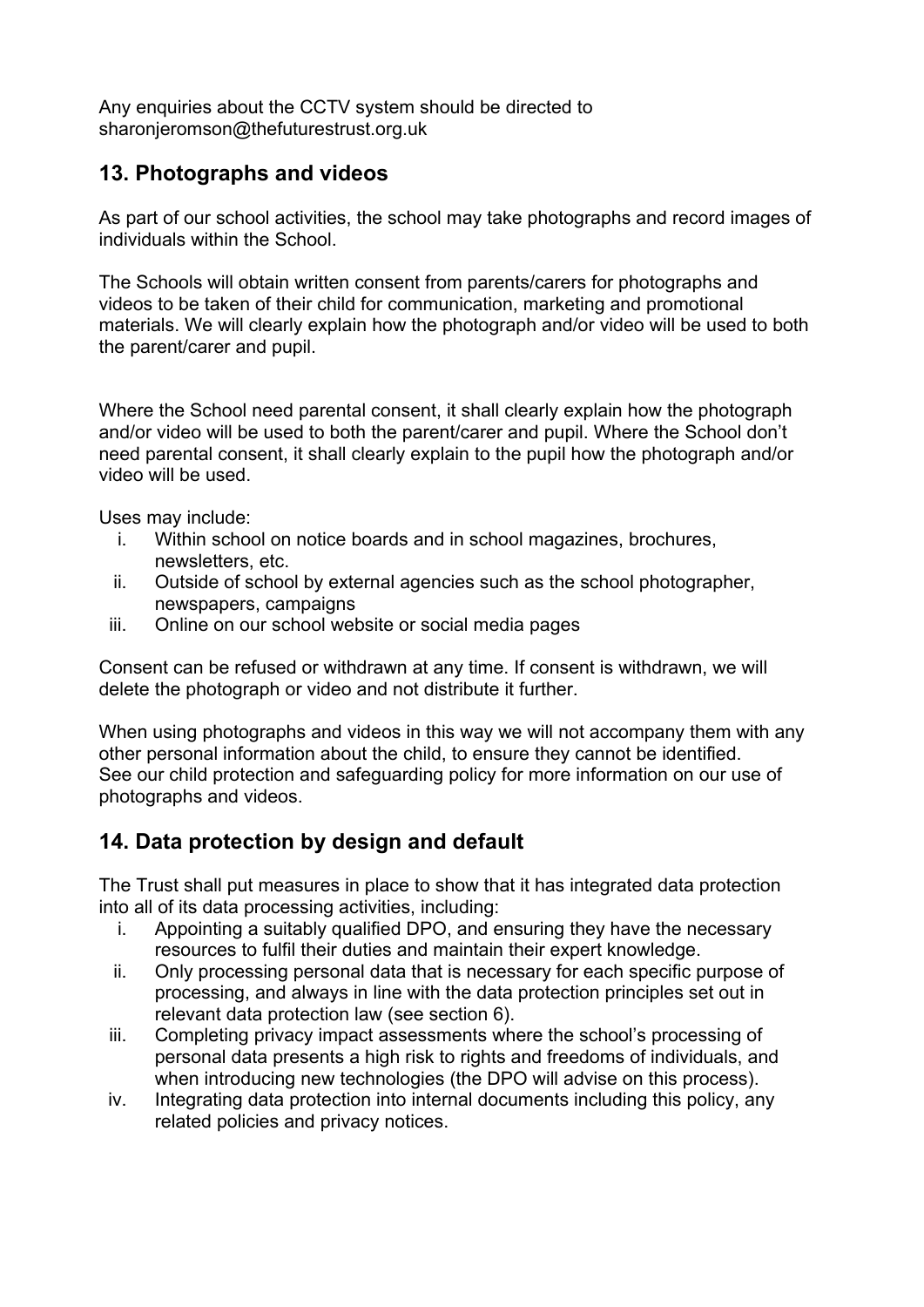- v. Training members of staff on data protection law, this policy, any related policies and any other data protection matters; we will also keep a record of attendance.
- vi. Regularly conducting reviews and audits to test our privacy measures and make sure we are compliant.
- vii. Maintaining records of our processing activities, including:
	- For the benefit of data subjects, making available the name and contact details of our school and DPO and all information we are required to share about how we use and process their personal data (via our privacy notices)
	- For all personal data that we hold, maintaining an internal record of the type of data, data subject, how and why we are using the data, any third-party recipients, how and why we are storing the data, retention periods and how we are keeping the data secure

### **15. Data security and storage of records**

The Trust will protect personal data and keep it safe from unauthorised or unlawful access, alteration, processing or disclosure, and against accidental or unlawful loss, destruction or damage. In particular:

- i. Paper-based records and portable electronic devices, such as laptops and hard drives that contain personal data are kept under lock and key when not in use.
- ii. Papers containing confidential personal data must not be left on office and classroom desks, on staffroom tables, pinned to notice/display boards, or left anywhere else where there is general access.
- iii. Staff must ensure passwords are hard for anyone else to guess by incorporating numbers and mixed case into it.
- iv. Encryption software is used to protect all portable devices and removable media on which personal information is stored, such as laptops and USB devices.
- v. Staff, pupils or governors who store personal information on their personal devices are expected to follow the same security procedures as for schoolowned equipment (see the online safety policy/ICT policy/acceptable use agreement).
- vi. Where we need to share personal data with a third party, we carry out due diligence and take reasonable steps to ensure it is stored securely and adequately protected (see section 8).

## **16. Disposal of records**

Personal data that is no longer needed will be disposed of securely. Personal data that has become inaccurate or out of date will also be disposed of securely, where we cannot or do not need to rectify or update it.

The School will shred or incinerate paper-based records, and overwrite or delete electronic files. We may also use a third party to safely dispose of records on the school's behalf. If we do so, we will require the third party to provide sufficient guarantees that it complies with data protection law.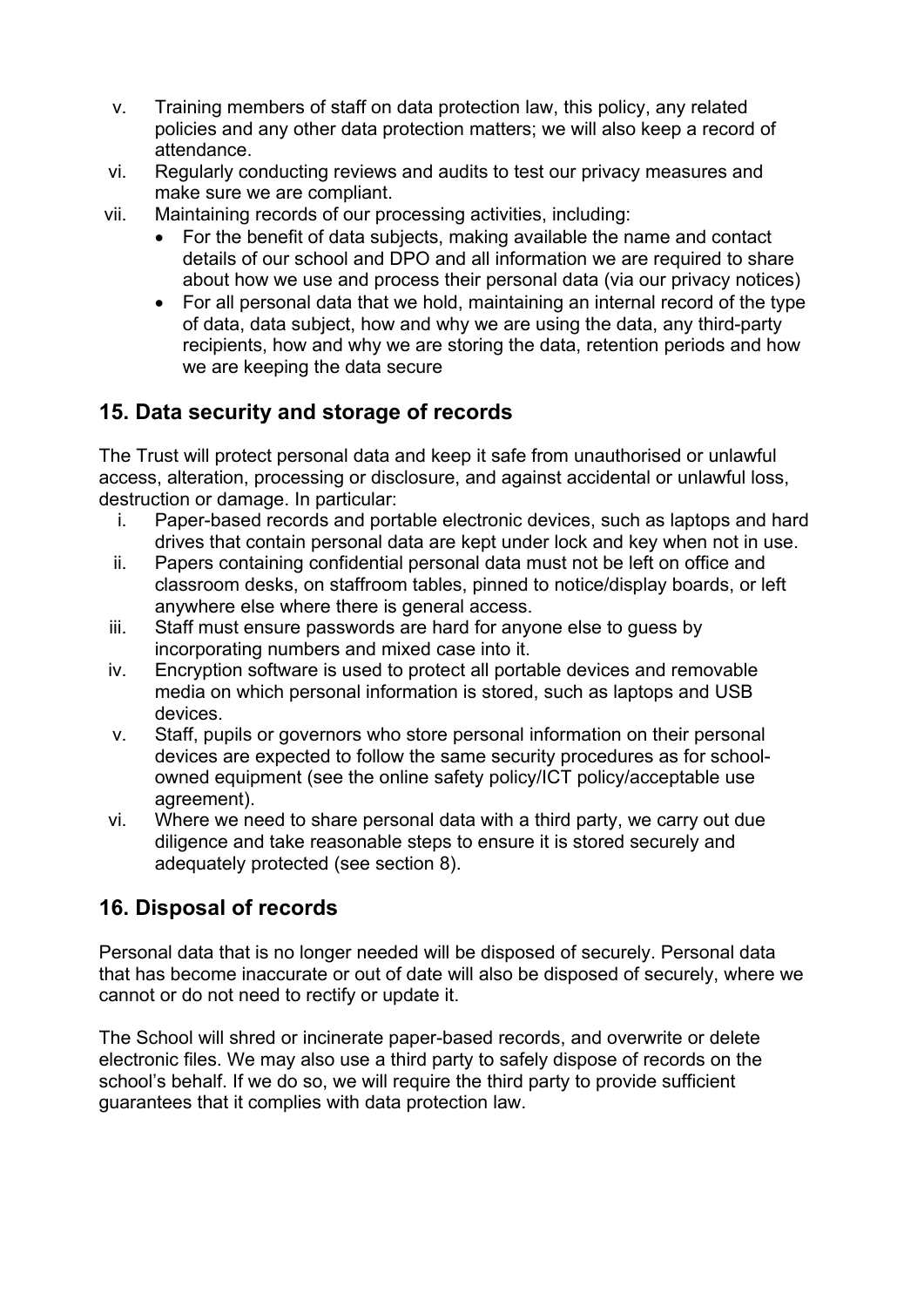### **17. Personal data breaches**

The Trust shall take all reasonable steps to ensure that there are no personal data breaches. In the unlikely event of a suspected data breach, we will follow the procedure set out in Appendix 1.

When appropriate, the Trust shall report the data breach to the ICO within 72 hours. Such breaches in a School context may include, but are not limited to:

- i. A non-anonymised dataset being published on the school website which shows the exam results of pupils eligible for the pupil premium.
- ii. Safeguarding information being made available to an unauthorised person.
- iii. The theft of a school laptop containing non-encrypted personal data about pupils.

## **18. Training**

All staff and governors are provided with data protection training as part of their induction process. Data protection will also form part of continuing professional development, where changes to legislation, guidance or the school's processes make it necessary.

## **19. Links with other policies**

This data protection policy is linked to our:

- Information Security Policy
- Data Breach Reporting Procedure
- ICT Acceptable Use Policy
- Safeguarding and Child Protection Policy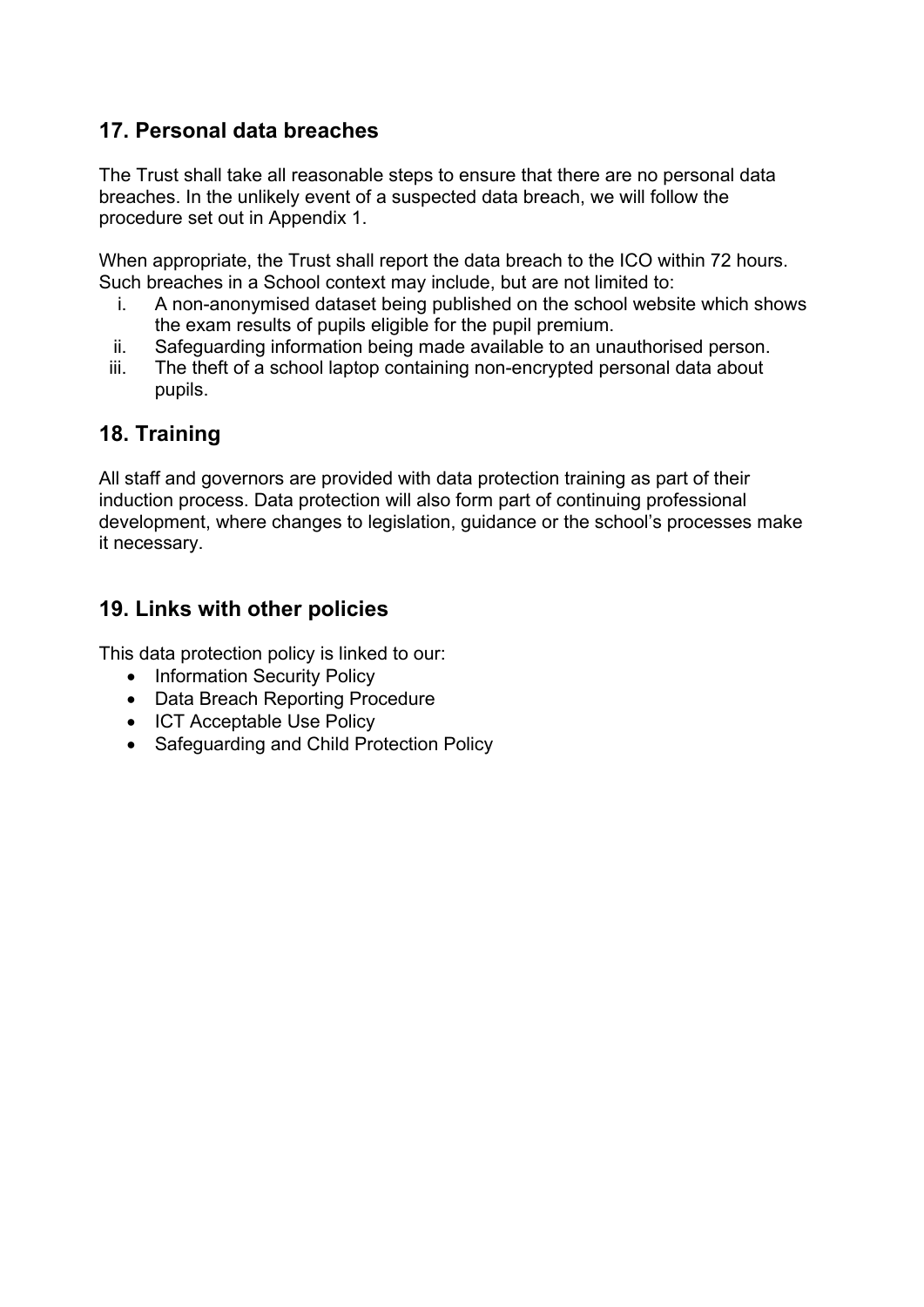## **Freedom of Information Policy**

### **20. Introduction**

The Trust is subject to the Freedom of Information Act 2000 (FOI) as a public authority, and as such, must comply with any requests for information in accordance with the principles laid out in the Act.

## **21. What is a request under FOI**

- i. Any request for any information from the Trust is technically a request under the FOI, whether or not the individual making the request mentions the FOI. However, the ICO has stated that routine requests for information (such as a parent requesting a copy of a policy) can be dealt with outside of the provisions of the Act.
- ii. In all non-routine cases, if the request is simple and the information is to be released, then the individual who received the request can release the information, but must ensure that this is done within the timescale set out below. The Data Protection will support the Trust in responding to FOI.
- iii. All other requests should be referred in the first instance to the Data Protection Officer, who may allocate another individual to deal with the request. This must be done promptly, and in any event within three working days of receiving the request.
- iv. When considering a request under FOI, you must bear in mind that release under FOI is treated as release to the general public, and so once it has been released to an individual, anyone can then access it, and you cannot restrict access when releasing by marking the information "confidential" or "restricted".

#### **Other Requests**

Requests for information about anything relating to the environment such as air, water, land, the natural world or the built environment and any factor or measure affecting these are covered by the Environmental Information Regulations (EIR). They also cover issues relating to Health and Safety. For example queries about chemicals used in a school or on school land, phone masts, car parks etc. would all be covered by the EIR. Requests under EIR are dealt with in the same way as those under Freedom of Information Act (FoIA), but unlike FoIA requests, they do not need to be written and can be verbal.

## **22. Time Limit for Compliance**

The Trust must respond as soon as possible, and in any event, within 20 working days of the date of receipt of the request. For the Trust, a "working day" is one in which pupils are in attendance, subject to an absolute maximum of 60 calendar days to respond.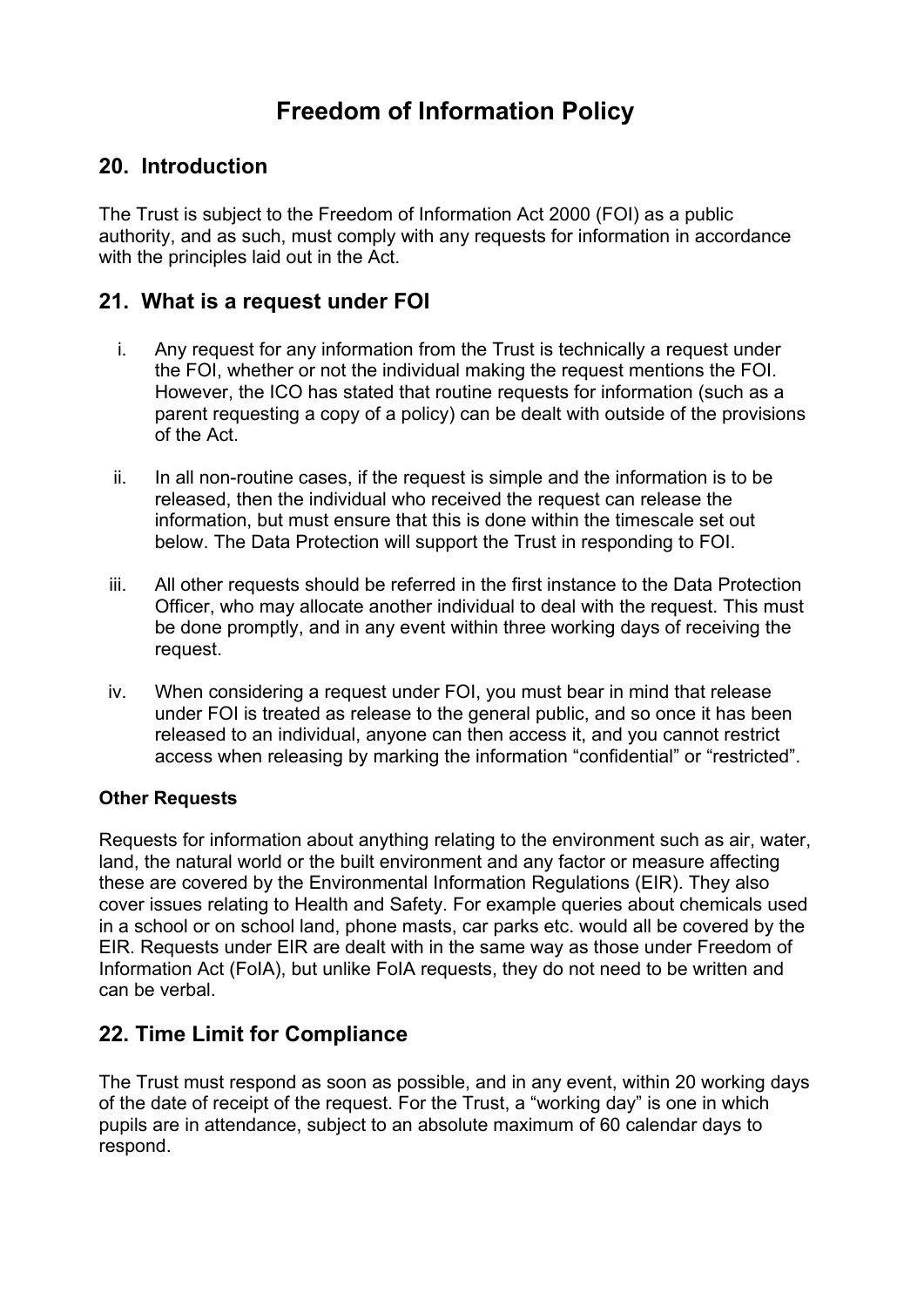#### **23. Procedure for dealing with a request**

- i. When a request is received that cannot be dealt with by simply providing the information, it should be referred in the first instance to the Data Protection Officer, who may re-allocate to an individual with responsibility for the type of information requested.
- ii. The first stage in responding is to determine whether or not the Trust "holds" the information requested. The Trust will hold the information if it exists in computer or paper format. Some requests will require the Trust to take information from different sources and manipulate it in some way. Where this would take minimal effort, the Trust is considered to "hold" that information, but if the required manipulation would take a significant amount of time, the requestor should be contacted to explain that the information is not held in the manner requested, and offered the opportunity to refine their request. For example, if a request required the Trust to add up totals in a spread sheet and release the total figures, this would be information "held" by the Trust. If the Trust would have to go through a number of spread sheets and identify individual figures and provide a total, this is likely not to be information "held" by the Trust, depending on the time involved in extracting the information.
- iii. The second stage is to decide whether the information can be released, or whether one of the exemptions set out in the Act applies to the information. Common exemptions that might apply include:
	- a) Section 40 (1) the request is for the applicants personal data. This must be dealt with under the subject access regime in the GDPR, detailed in section 9 of the Data Protection Policy
	- b) Section 40 (2) compliance with the request would involve releasing third party personal data, and this would be in breach of the GDPR principles as set out in section 3 of the Data Protection Policy;
	- c) Section 41 information that has been sent to the Trust (but not the Trust's own information) which is confidential;
	- d) Section 21 information that is already publicly available, even if payment of a fee is required to access that information;
	- e) *4.3.5 Section 22 – information that the Trust intends to publish at a future date;*
	- f) *Section 43 – information that would prejudice the commercial interests of the Trust and / or a third party;*
	- g) *Section 38 – information that could prejudice the physical health, mental health or safety of an individual (this may apply particularly to safeguarding information);*
	- h) *Section 31 – information which may prejudice the effective detection and prevention of crime – such as the location of CCTV cameras;*
	- i) *Section 36 – information which, in the opinion of the chair of governors of the Trust, would prejudice the effective conduct of the Trust. There is a special form for this on the ICO's website to assist with the obtaining of the chair's opinion.*

The sections mentioned in italics are qualified exemptions. This means that even if the exemption applies to the information, you also have to carry out a public interest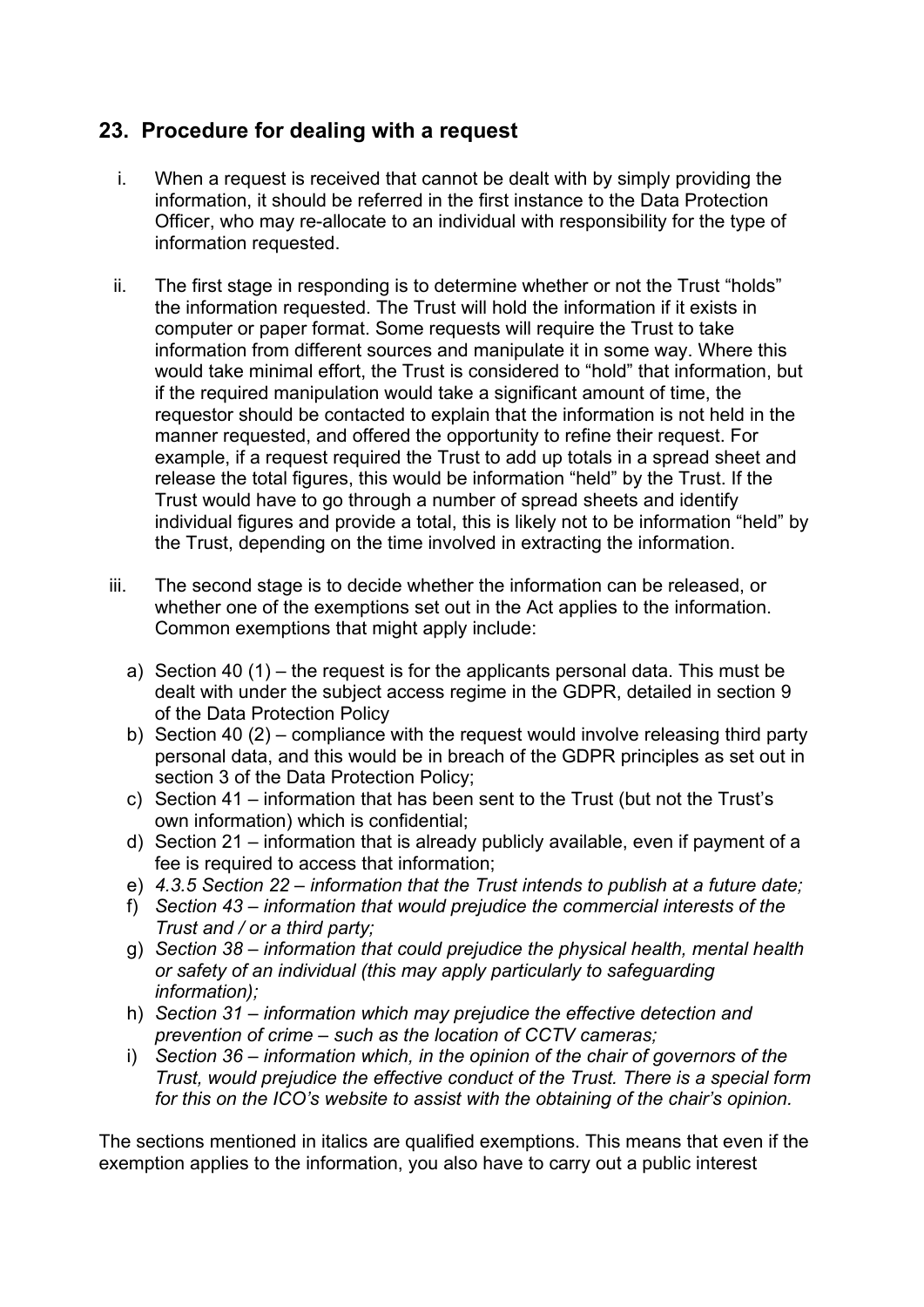weighting exercise, balancing the public interest in the information being released, as against the public interest in withholding the information.

### **24. Responding to a Request**

- i. When responding to a request where the Trust has withheld some or all of the information, the Trust must explain why the information has been withheld, quoting the appropriate section number and explaining how the information requested fits within that exemption. If the public interest test has been applied, this also needs to be explained.
- ii. The letter should end by explaining to the requestor how they can complain  $$ either by reference to an internal review by a Trust board member or the Chair of an Academy Local Governing Body, or by writing to the ICO.

### **25. Contact**

Any questions about this policy should be directed in the first instance to School Data Champion.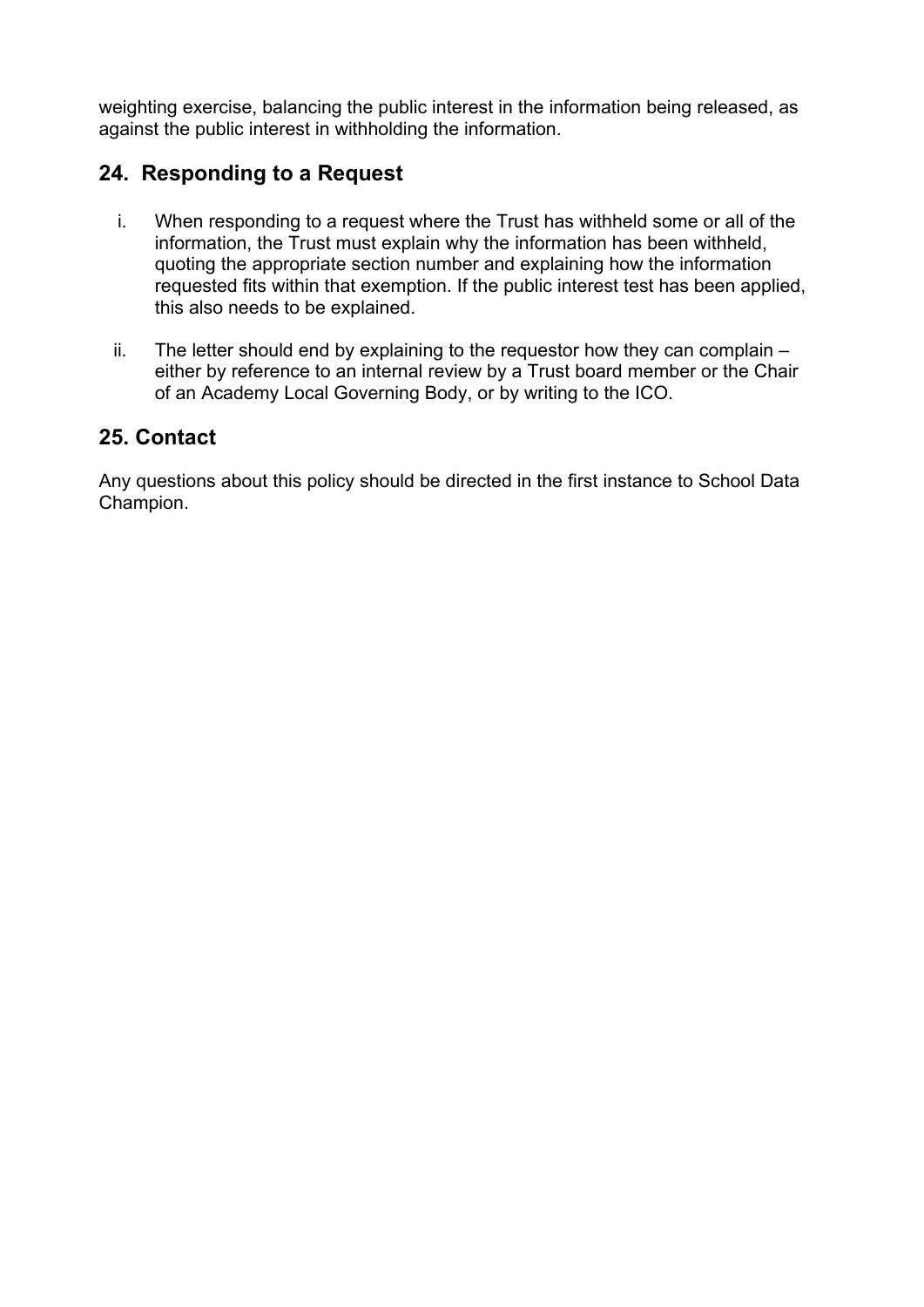#### **Appendix 1: Personal data breach procedures**

If staff become aware that information has not been handled according to procedures and there is a data breach or potential security incident, they must report it in accordance with this procedure. When appropriate, the Trust will report the data breach to the ICO within 72 hours in accordance with the requirements of the GDPR.

Data protection breaches occur where personal data is lost, damaged, destroyed, stolen, misused and/or accessed unlawfully. Examples of how a breach may occur include:

- a) Theft of data or equipment on which data is stored;
- b) Loss of data or equipment on which data is stored;
- c) Inappropriate access controls allowing unauthorised use;
- d) Accidental Loss;
- e) Destruction of personal data;
- f) Damage to personal data;
- g) Equipment failure;
- h) Unlawful disclosure of personal data to a third party;
- i) Human error;
- j) Unforeseen circumstances such as fire or flood;
- k) Hacking attack; or
- l) 'Blagging' offences where information is obtained by deceiving the organisation which holds it.

If any member of staff of the Trust, trustee or governor, discovers that data has been lost, or believes that there has been a breach of the data protection principles in the way that data is handled, you must immediately, or no later than within 24 hours of first coming to notice, inform the School Data Protection Champion.

Upon being notified, the School's Data Protection Champion will assess whether a breach of personal information has occurred, and the level of severity. If a breach has occurred but the risk of harm to any individual is low (for example, because no personal information has left the control of the School, then the School's Data Protection Champion will undertake an internal investigation to consider whether the Information Security Policy was followed, and whether any alterations need to be made to internal procedures as a result.

In all other cases, the incident must be notified to the Data Protection Officer immediately, who must follow the Information Commissioner's Office guidelines on notification and recording of the breach. The priority must then be to close or contain the breach to mitigate/minimise the risks to those individuals affected by it.

All School staff, trustees and governors are expected to work in partnership with the Data Protection Champion and the Data Protection Officer in relation to the following matters

#### **Notification of Breaches**

Any member of staff, trustee or governor who becomes aware of a personal information breach should provide full details to the Data Protection Champion for the School within 24 hours of being made aware of the breach. The Data Protection Champion will then complete the Data Breach Record Form and send to the Trust